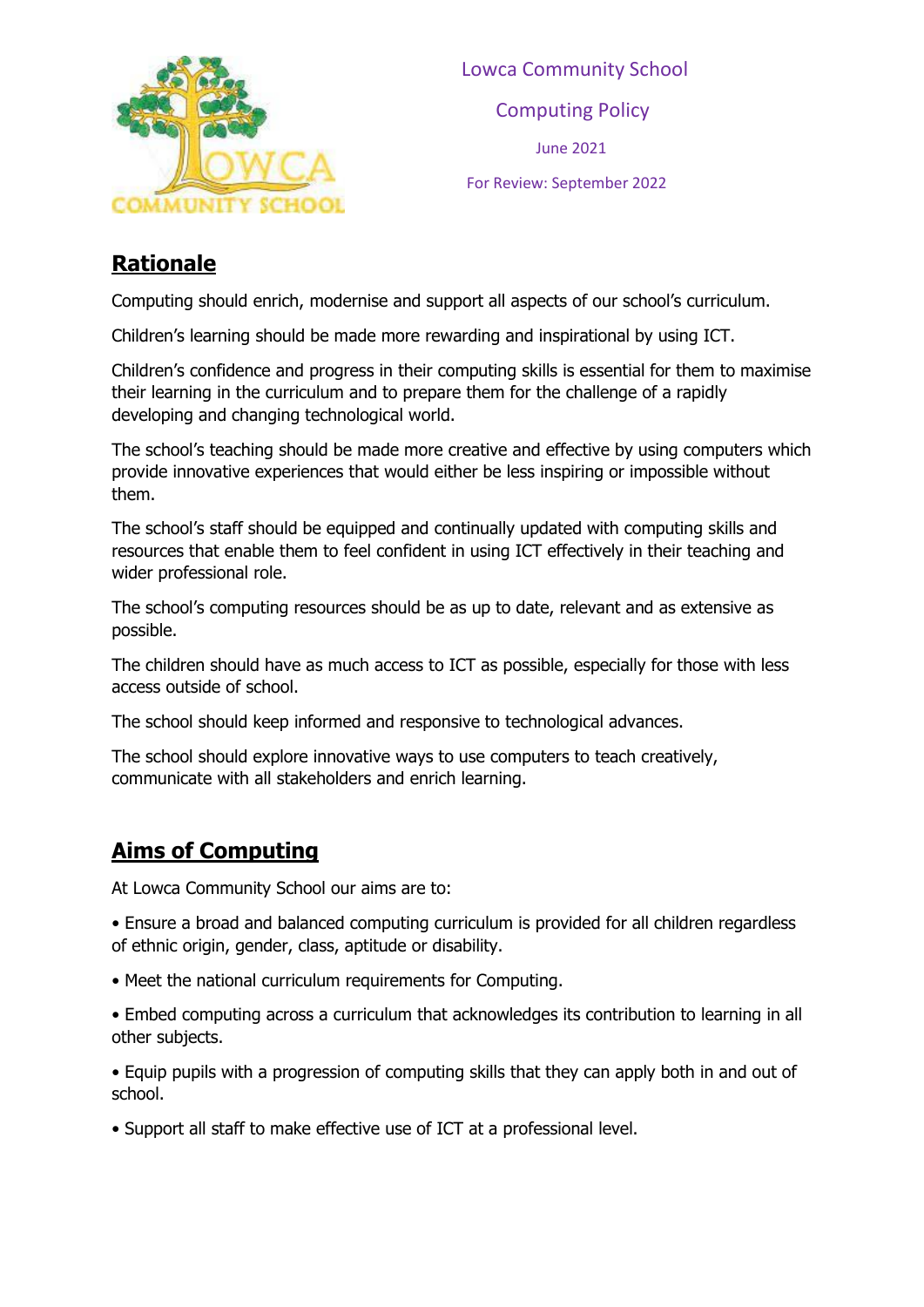

 Lowca Community School Computing Policy June 2021 For Review: September 2022

• For computing to have a positive impact on pupils' creativity, motivation, independence and collaboration, behaviour and attitudes.

• Provide our children with an enjoyable experience of computers so that they will develop a deep and lasting interest and may be motivated to use them further.

• For children to use computers in experimental, imaginative, exploratory ways. This will include regular opportunities to engage with computer programming.

• Ensure that staff and children understand the capabilities, advantages, risks and limitations of ICT and consider the implications of its development for society.

• Make effective use of computers to transform teaching and learning providing opportunities that would otherwise not be possible.

- Facilitate electronic communication between home and school.
- Ensure the safety and well-being of our pupils.
- Teach Computing in line with the principles of our teaching and learning policy.
- Ensure computing resources are relevant and sufficient.

#### **Roles and Responsibilities**

The Head Teacher & Governors will:

- Monitor the implementation of the Computing Policy.
- Ensure there is a long-term plan that details coverage and progression.
- With the subject lead, monitor teaching, learning and standards in Computing.

The Computing Subject Lead will:

- Devise, update and monitor the school's use of the ICT skills progression.
- Support teachers with planning and use of resources and in-subject training via team teaching and modelling.
- Undertake appropriate professional development to ensure an up-to-date knowledge and report to staff.
- Provide staff professional development and support.
- Monitor teacher requests for further computing resources.
- Continue to be updated by the school's technical team currently Gemini.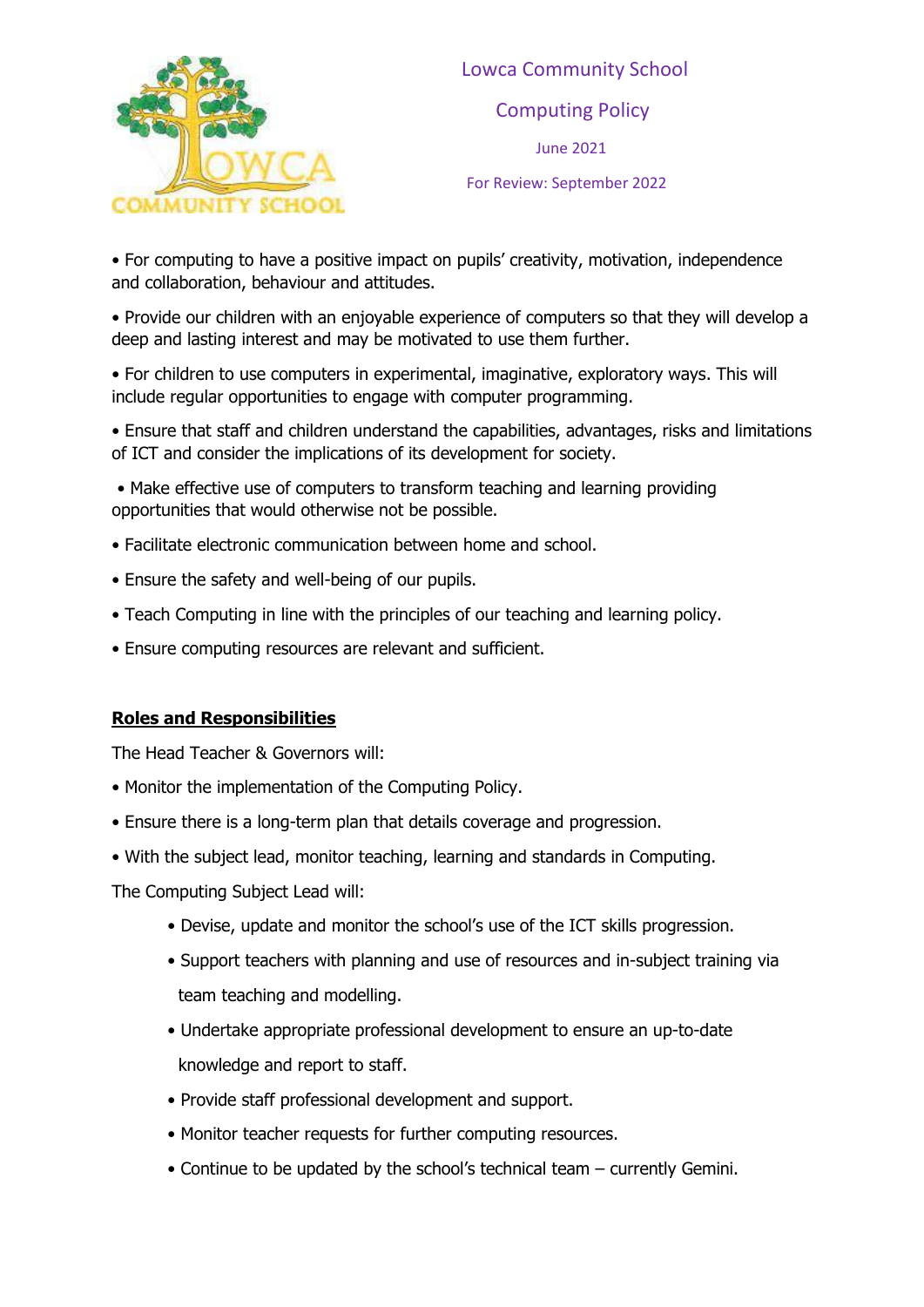

- With the Head Teacher, monitor teaching, learning and standards in Computing.
- Produce an action plan for Computing, setting out the priorities which will be incorporated in any school improvement plan.
- Carry out any risk assessments and follow health and safety guidelines.

Teachers will:

- Use the Long-Term Plan for computing to plan opportunities for all children to develop a broad range of appropriate computing skills.
- Plan opportunities for the relevant and creative use of computing across the curriculum on an ongoing basis.
- Plan for differentiation so that all children develop computing skills, taking into account the individual needs of children. This includes SEN, higher ability children and those with less access to computers at home.
- Ensure the appropriate time is allocated to discrete teaching of Computing and Computer Programming.
- Report pupils' achievement in computing in the annual report to parents
- Follow health and safety guidelines and the 'e safety' policy.

All staff will:

- Ensure all adults and children handle and use equipment in an appropriate way.
- Follow health and safety guidelines and the 'e-safety' policy.

#### **Present resource provision**

• Every classroom is equipped with an interactive whiteboard and Class 1, 3 and 4 have a visualiser. Class 4 also has a Raspberry Pi Computer and two BBC Microbits.

• Every Key Stage has access to laptops linked to the school network and the internet.

• Further to this, there is a variety of hardware to enable the full computing curriculum to be accessed across all key stages. (Beebots, Botley, 2 Spike Prime Robots, EV-3 Lego Mindstorms robot).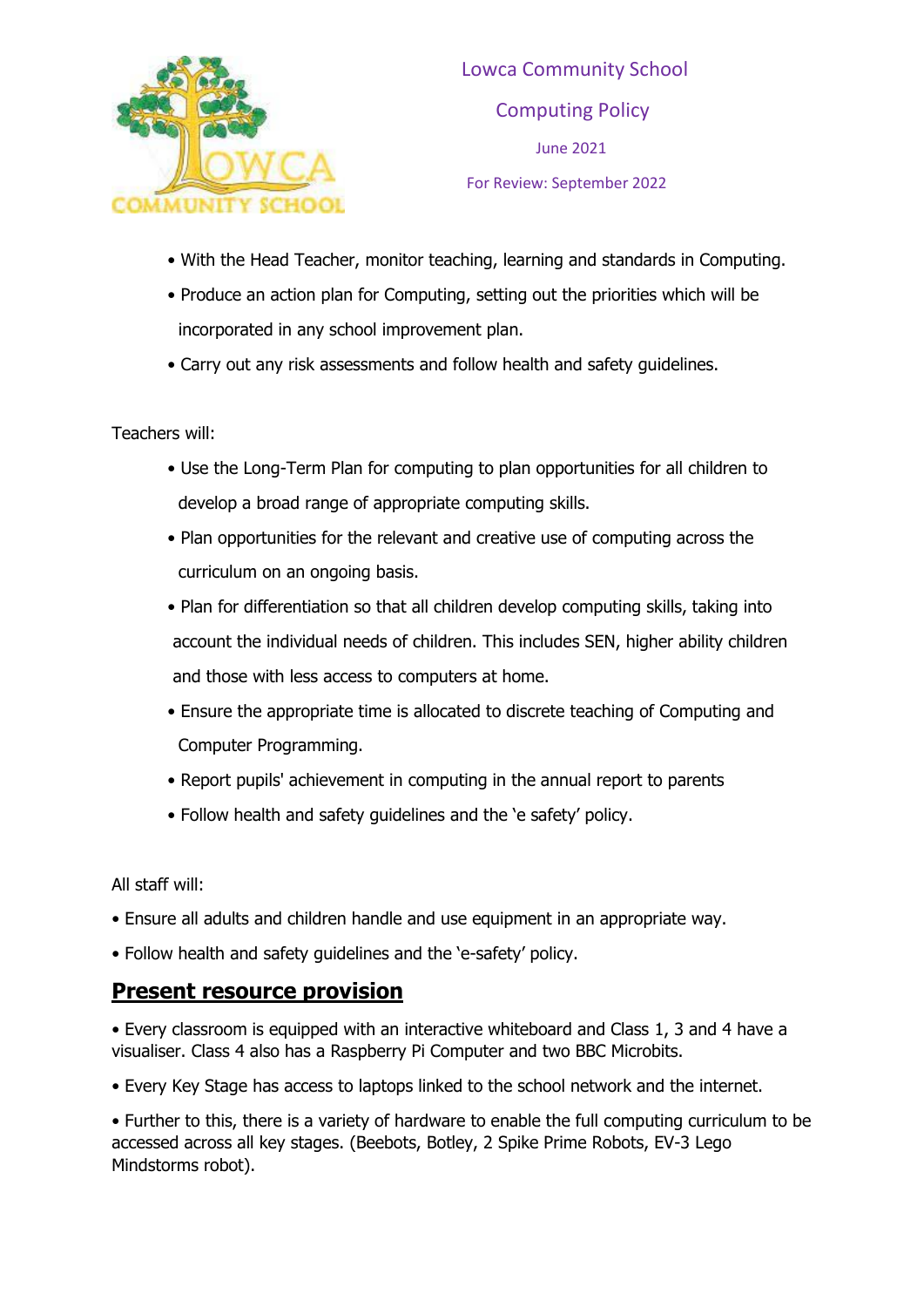

• A variety of software is available for all machines to enable delivery of the Computing Scheme of Work and computing across the curriculum. E-Safety and copyright restrictions. Gemini can be booked to install and update necessary programmes.

• To ensure that copyright laws are adhered to, staff, pupils and parents are not permitted to run software brought in from outside school on school machines.

• Pupils are not permitted to bring in data on memory sticks or CDs to ensure the network remains virus free.

• An E-Safety Policy is in place to ensure efficient use of the World Wide Web for both staff and pupils in an educational context.

• Pupils will be encouraged to use child friendly search engines. (See E-Safety Policy for examples).

Present curricular plans a balance between whole class, individual, group work and direct teaching is used in the teaching of computing. Further to this, pupil investigation, research skills and operational skills practice are incorporated discretely in daily learning.

• The Foundation Stage use the Early Years development goals with further useful information and ideas to be found here:

[https://www.computingatschool.org.uk/news\\_items/890](https://www.computingatschool.org.uk/news_items/890) (see attached printout)

• KS1 and KS2 are presently using Twinkl planning units and the Teach Primary Computing scheme of work, alongside Lego Education programmes of study to enable teaching of computer science.

• Long term planning demonstrates coverage and progression of the key skills for Information Technology. All key stages are using discrete IT opportunities within their daily planning to create power points, posters and display written work etc.

• Continual prompts regarding Digital Technology are used throughout all key stages, reminding pupils of the capabilities, purpose, technicalities and the dangers of inappropriate computing use. E.g. Cyber bullying, social media, in an age-appropriate format.

## **Entitlement to the Computing curriculum**

All children will have access to the use of ICT regardless of gender, race, cultural background or physical or sensory disability. Where use of a school computer proves difficult for a child because of a disability, the school will endeavour to provide specialist equipment and software to enable access.